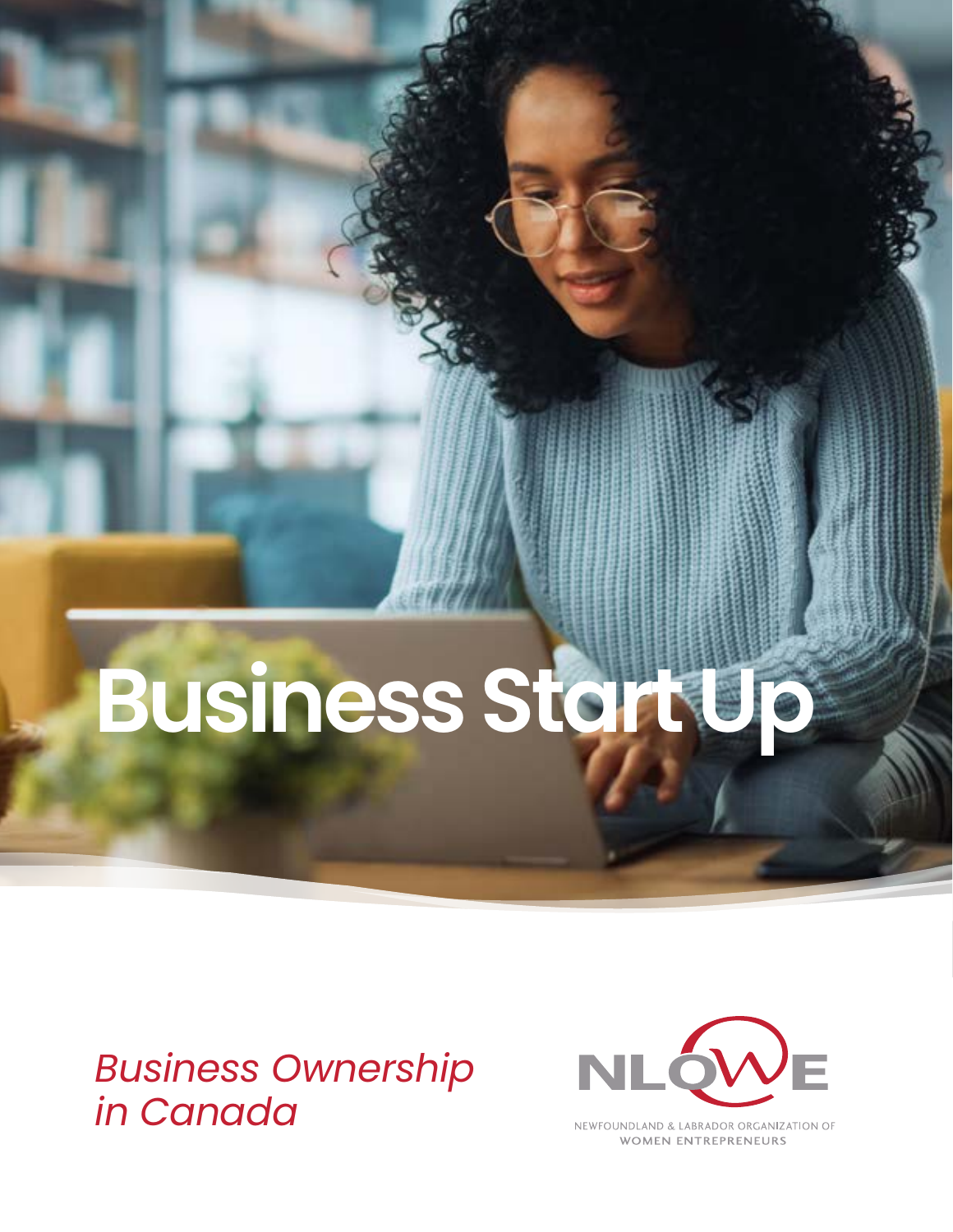# **Business Ownership in Canada**



Of all the choices, you make when starting a business, one of the most important is the type of legal structure you select for your company. Not only will this decision have an impact on how much you pay in taxes, it will affect the amount of paperwork your business is required to do, the personal liability you face and your ability to raise money. The answer to the question of "What structure makes the most sense? depends, on the individual circumstances of each business owner. Each situation is different you cannot just assume that one form is better than another. It's not a decision to be entered into lightly, either, or one that should be made without sound counsel from business experts. There are four common forms of business ownership in Canada.

- Sole Proprietorship
- Partnership
- Corporation
- Cooperative  $-$  info not included in this document

Each of these forms of business ownership has advantages and disadvantages that you will want to weigh before choosing a particular form of business for your new venture.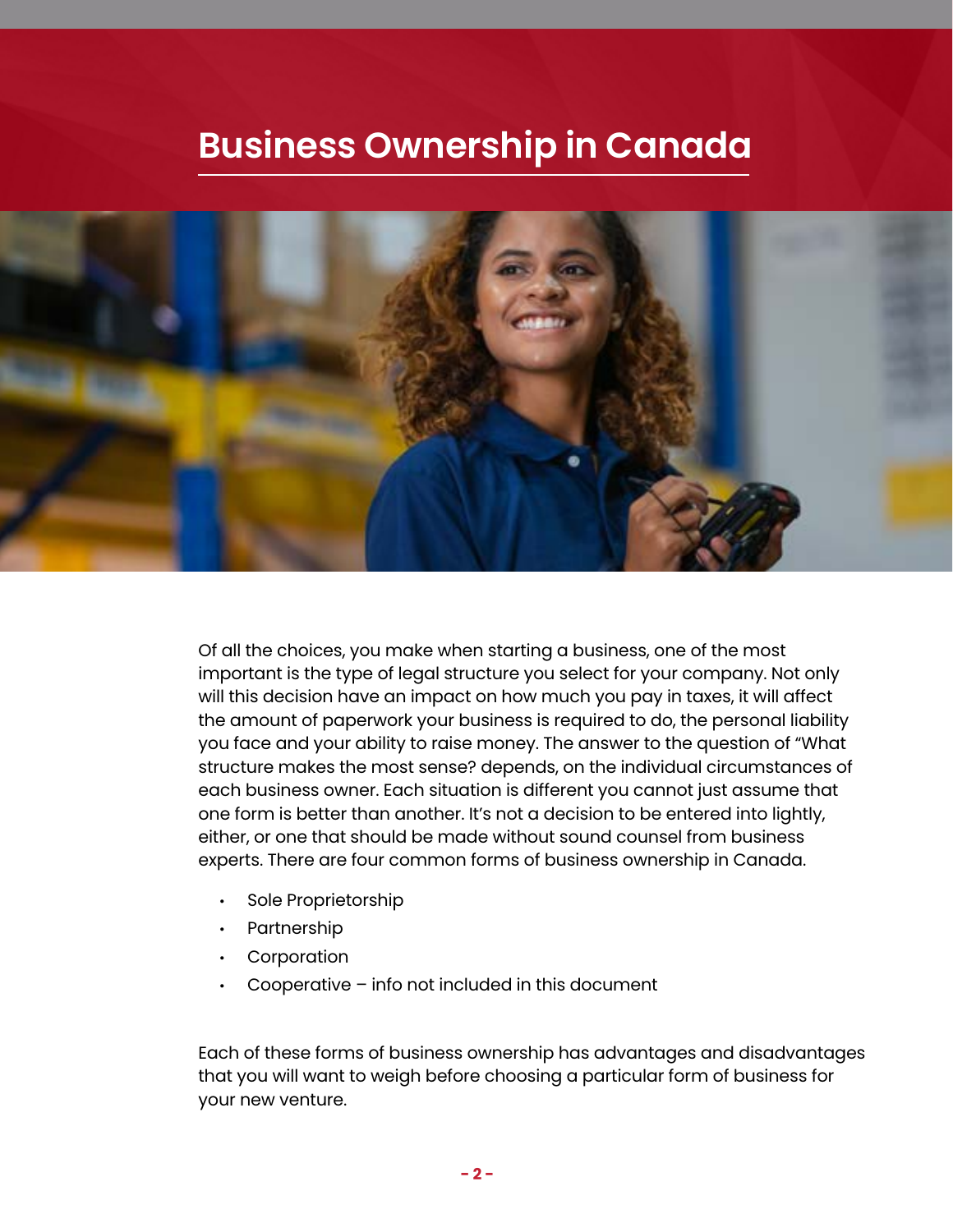# **Sole Proprietorships**

A **sole proprietorship** is the *simplest and most common form of business structure*, and it is the oldest form of legal ownership in Canada. It is owned by one person who retains all of the legal rights and bears all of the responsibilities associated with the business. The owner enjoys all of the profits flowing from the business and is responsible for all of its debts. The business is **not** considered as a separate entity from the owner. In other words, the firm is part of the owner.

The income of the business is reported as personal income on the owner's personal income tax return, and is taxed at the same rate as the owner's other personal income, if any.

### **Advantages of a sole proprietorship**

- A sole proprietorship is the simplest and least expensive type of organization to create or dissolve.
- Sole proprietorships are not governed by any specific legislation. Each province, however, has some specific regulations. (\*see note below)
- The owner retains absolute control over business decisions and is the sole owner of any profits from the business.
- The profits of the business are not taxed as a separate entity, only as part of the owner's personal income.
- Unlike an employee, a sole proprietor can deduct business expenses from personal income.

# **\*How to Register a Business in Newfoundland & Labrador**

The process of registering a business varies from province to province. Here's an overview of how you would register a business in Newfoundland & Labrador, there is no legislation at this time in Newfoundland & Labrador governing the registration of business names, sole proprietorships or partnerships. That means you can open your sole proprietorship or partnership business in Newfoundland & Labrador without registering a name and, most importantly, without shelling out a dime. You can use the Companies and Deeds On-line (CADO) **<https://cado.eservices.gov.nl.ca/Main.aspx>** to perform basic searches of the Registry of Companies no cost. Sole proprietorships and partnerships are not permitted to use the words 'incorporated', 'corporation'; 'limited' or the abbreviation of any of these words in their names.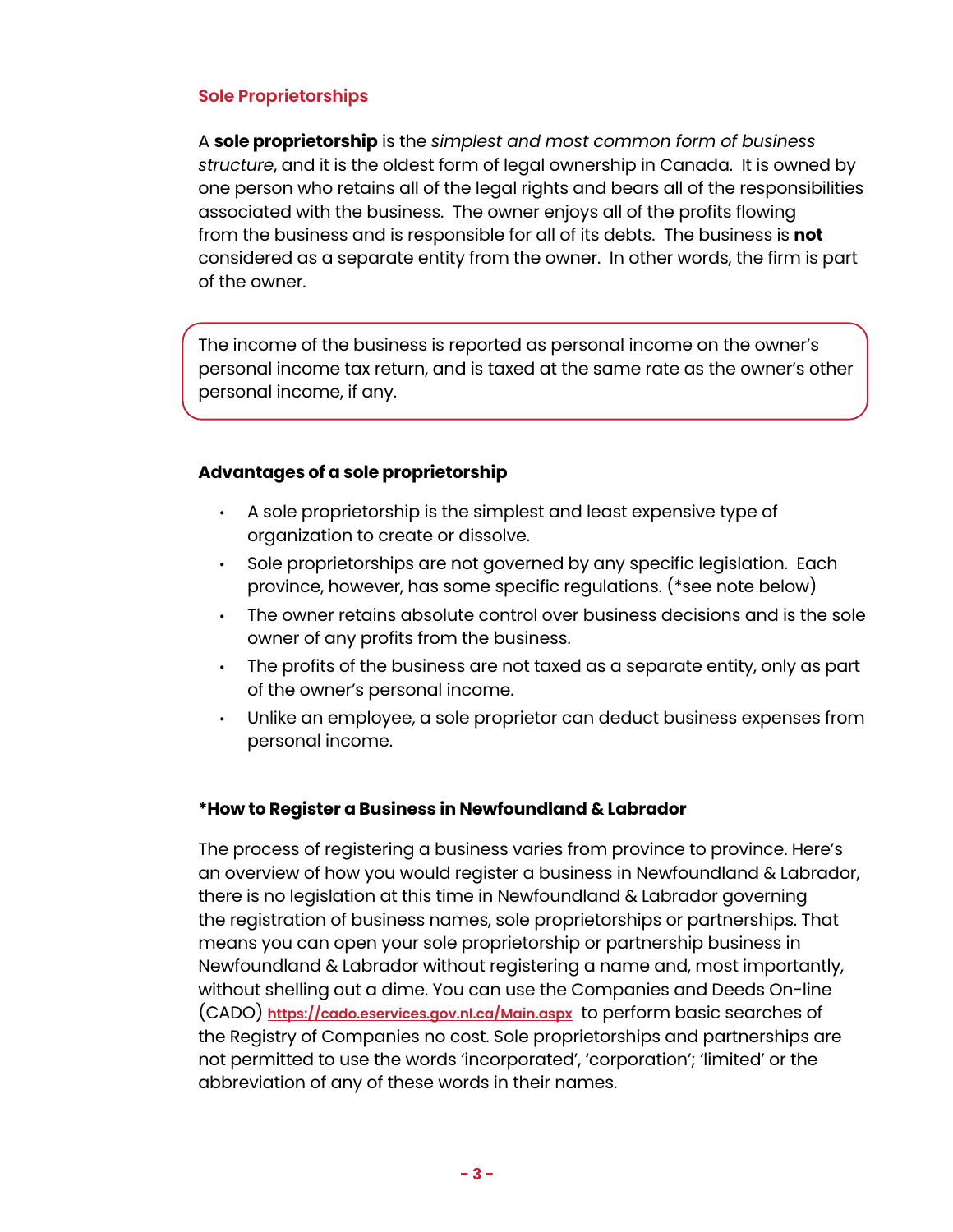

# **Disadvantages of a sole proprietorship**

- The owner faces unlimited liability. Unlike some other business structures, a sole proprietorship is not a separate entity from the owner. Unlimited liability occurs because there is no legal distinction between the owner and the business.
- With regard to liability and taxation, the owner and the business are one in the same.
- Therefore, the owner can be held personally liable for all business debts, or for negligent acts of employees in the course of business.
- Creditors can seize the personal assets of the owner for non-payment of business debts. Unlimited liability implies that the owner is liable for claims against the business, even those that go beyond the value of his or her ownership in the firm.
- The ability to obtain financing may be impaired because the amount of money the owner is able to invest in the business is limited to what available resources he or she has and what he or she is able to borrow.
- In contrast to some other business structures, in which funds can be raised through the sale of equity in the business, the only option available to sole proprietorships is debt financing.
- The ability to obtain this debt financing will depend greatly on the value of the owner's personal assets that can be used for collateral.
	- ◊ The owner is solely responsible for all aspects of the business, from day-to-day operation to securing financing. If the business grows, the managerial responsibilities may become too large for one person to handle.
	- ◊ Upon death of the owner, the business is legally terminated.
	- ◊ The assets may be transferred to a new owner who establishes a new sole proprietorship, but the new owner acquires the business free and clear of all debts, obligations, and other liabilities of the original owner. As a consequence, the resulting taxes payable by the owner's estate may be so substantial that some assets must be sold to meet these obligations.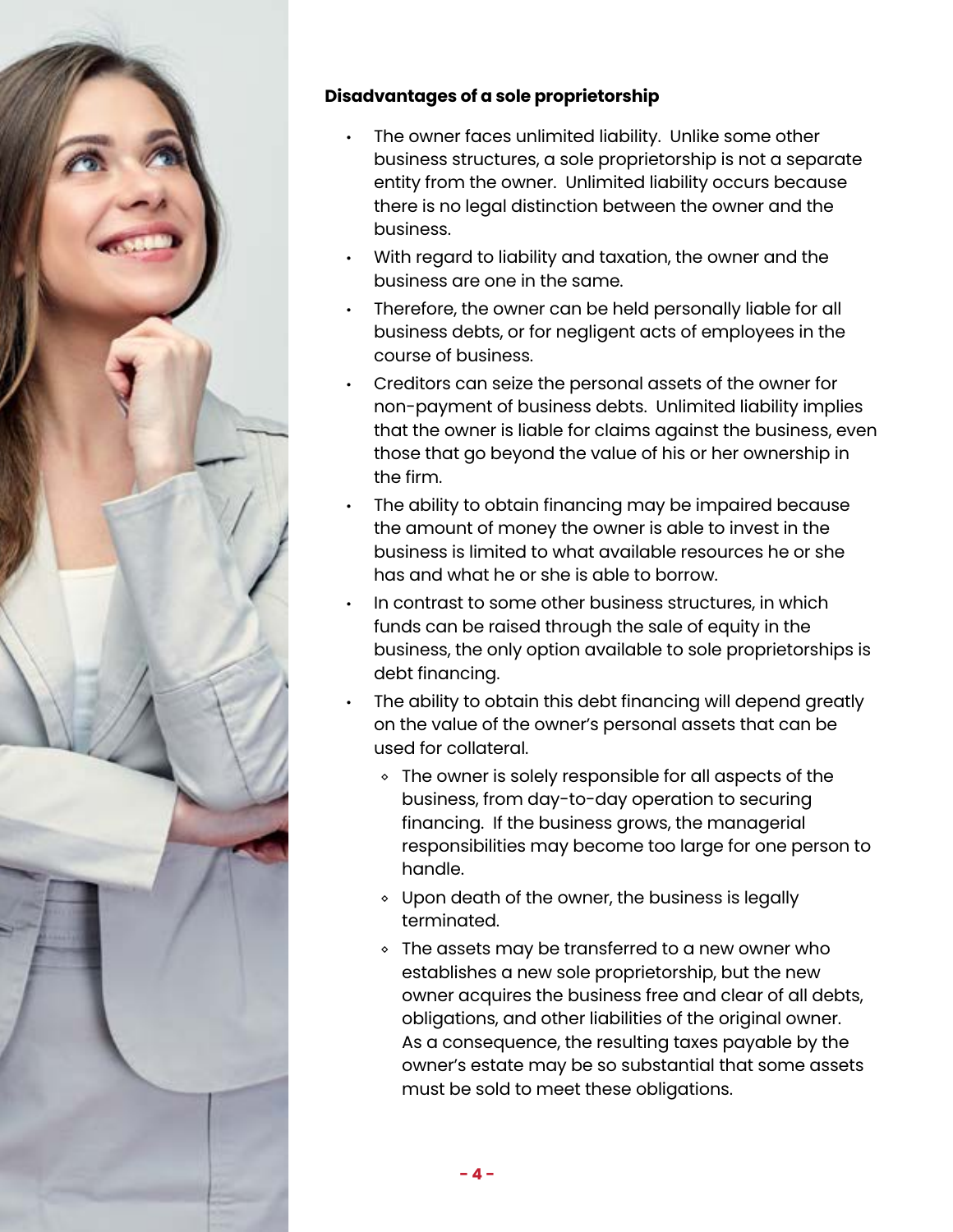# **Corporations**

A corporation is distinct from a sole proprietorship and partnership in one fundamental way: it is a *separate legal entity.* It has a legal existence independent from the owners of the business. It can buy, own, and sell property, sue and be sued, and must file its own income tax return.

There are three main groups of people involved in a corporation:

**1. Shareholders** - They are the owners of the corporation. Common shareholders are entitled to vote at shareholders' meetings on companyrelated issues such as electing the board of directors and choosing an auditor. Most shareholders are not involved in managing the affairs of the corporation. Shareholders' liability for debts of the corporation is limited to the price they paid for the shares they own. Shareholders receive a portion of profits based on the type and number of shares they own in the corporation. They are entitled to share the assets if the corporation dissolves, after all debt obligations have been satisfied.

**2. Board of Directors** - The board of directors is elected by the shareholders to guide the affairs of the corporation. Directors owe a fiduciary duty to the corporation, and must disclose any personal interest in any business in which the corporation participates.

**3. Officers** - Officers are hired by the board of directors. They are responsible for the day-to-day management of the corporation. Unlike shareholders, officers can legally bind the corporation to contracts they sign on its behalf.

In contrast to sole proprietorships or partnerships, a corporation is subject to double taxation. Because it is a separate legal entity, any profits of a corporation are taxed according to corporate income tax rates. Then, if after-tax profits are distributed to shareholders in the form of dividends, the shareholders will be taxed on these dividends. Thus, income from a corporation can be taxed twice: once at the corporate level, and then again when the income is distributed to shareholders in the form of dividends. Shareholder income from dividends does, however, get some form of tax relief in the form of dividend tax credits.

# **Advantages of a corporation**

- A corporation provides limited liability for the owners (shareholders); shareholders are only liable to the extent of their investment in the shares of the corporation.
- As a separate legal entity, the corporation is responsible for its own debts and obligations.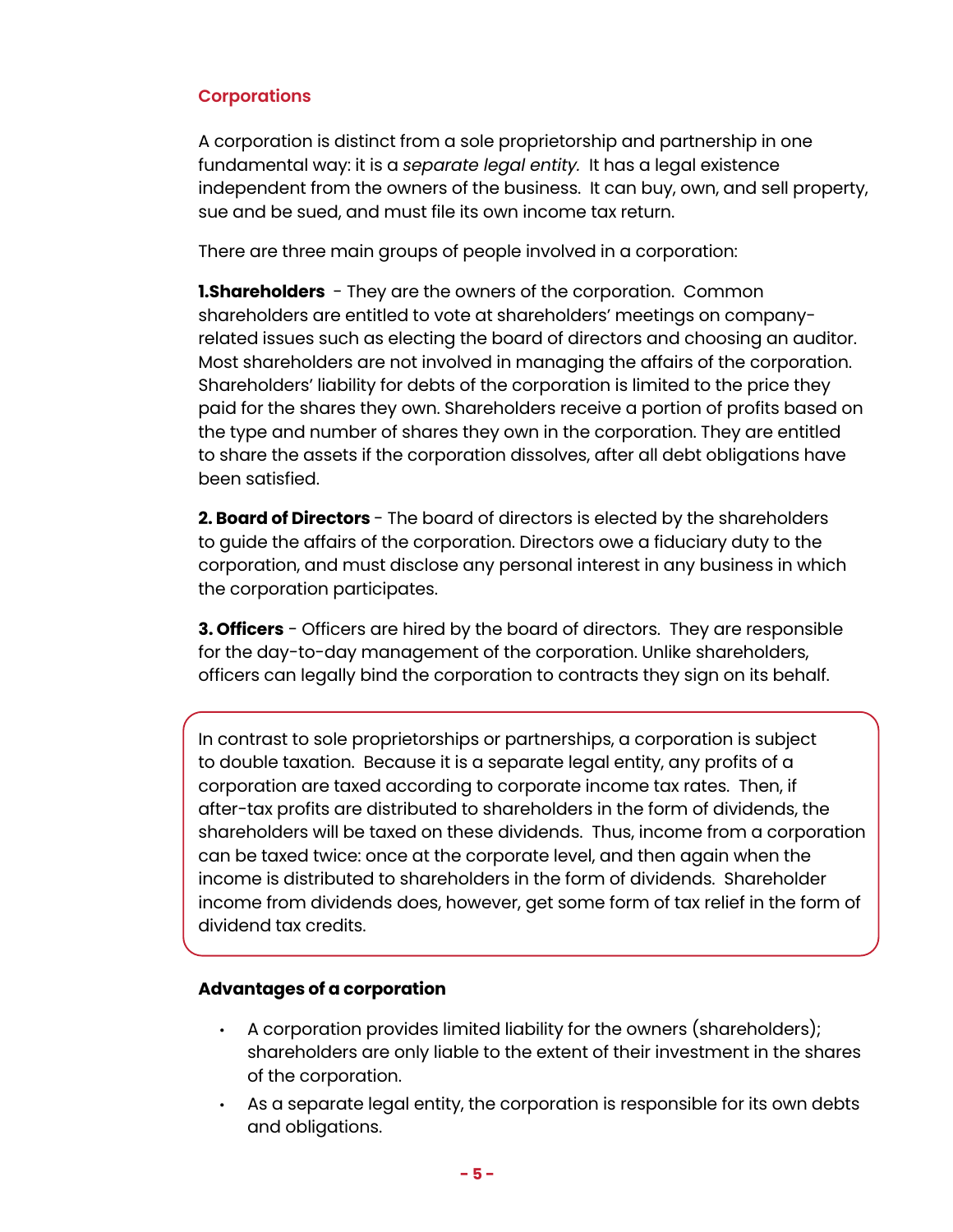- A corporate structure provides flexibility in the organization of the business, and in the relationship between the owners.
- A corporation has a perpetual existence, so it does not end upon the death of one of the shareholders. This perpetual existence allows for simpler estate planning, without the necessity of re-negotiation of partnership agreements each time a change is made.
- Control and ownership of a corporation are easily transferable by selling shares.
- Corporations may facilitate access to capital because additional shares in the corporation can be sold to raise funds.
- A corporation may be the preferable structure when there is a large number of owners, as it provides for a formal decision-making hierarchy.
- A shareholder can contract with or sue the corporation, whereas a partner can do neither with respect to the partnership and must contract with or sue the partners individually.
- A corporation can provide flexibility of financing.
- The corporation can create different classes of shares, with varying rights and characteristics.
- This flexibility provides more options to investors, as they can obtain a type of investment that most properly fits with their own investment objectives.
- Some government assistance is only available to corporations.
- Corporations may offer possible tax advantages compared to other forms of organization. For example, small businesses that have incorporated may be eligible for the small business deduction.

# **Disadvantages of a corporation**

- The costs of creating and maintaining the corporation can be very high. For instance, the required legal and accounting work may be significant.
- Laws governing corporations are more complex. If a corporation's shares are publicly traded, then the corporation must also follow stringent financial reporting and securities commission requirements.
- Shareholders cannot use corporate losses to offset their personal income.

There are two types of incorporation in Canada; provincial and federal incorporation.

The main difference between the two is that federal incorporation gives your business increased business name protection and wider rights to carry on business. Federal incorporation of your business means that you will be able to do business all across Canada under the same business name, even if some other company is already using a similar name in some province or territory.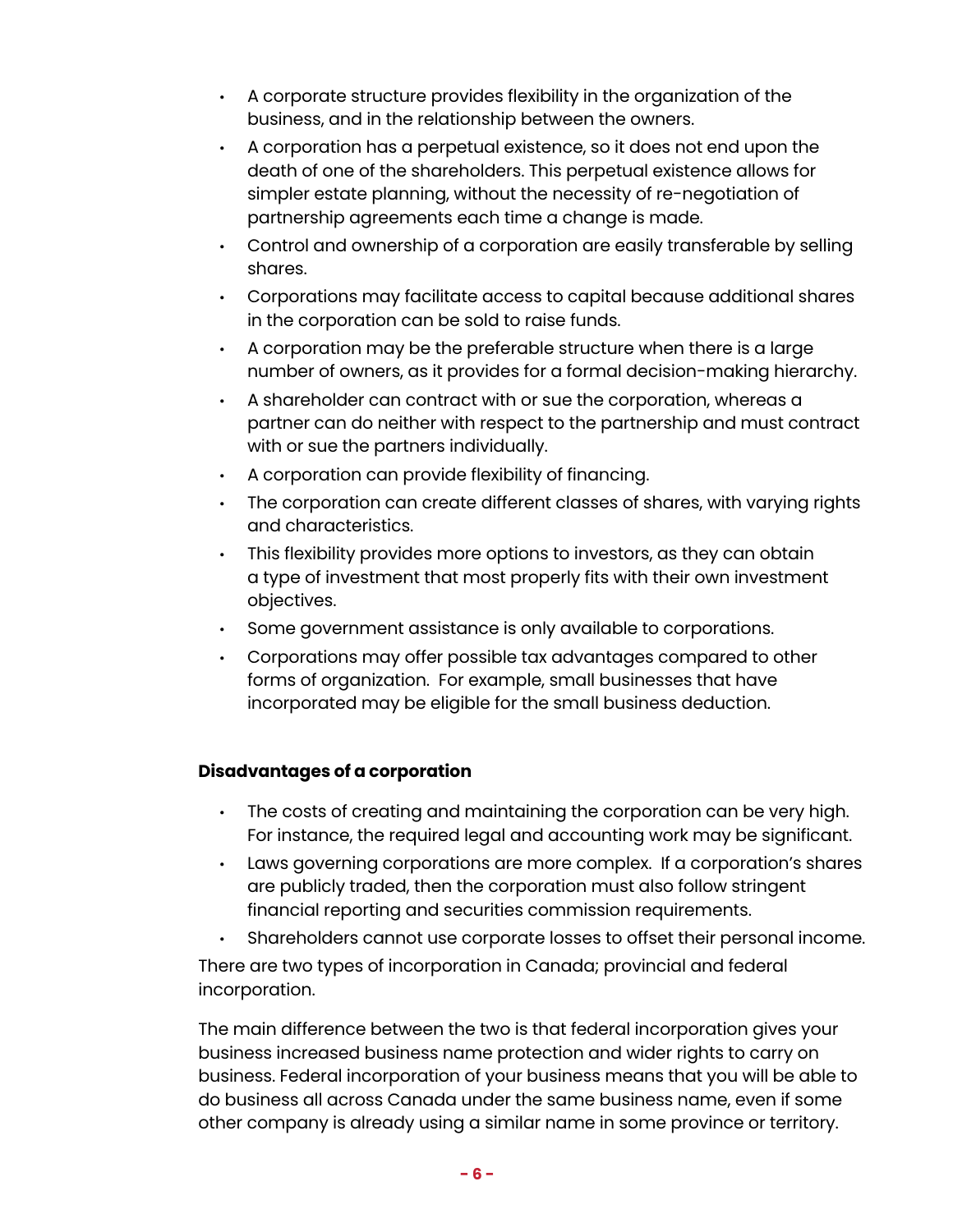This is not the case with provincial incorporation. When you incorporate your business in a particular province or territory, you are only entitled to operate your business in that jurisdiction and have no name protection outside that province or territory. Federal incorporation can be an excellent choice if your business needs the nation-wide business name protection that federal incorporation provides, or if your business is or will be operating internationally. If your business is and plans to be operating primarily within one province, provincial incorporation may be enough for you.

If you wish to incorporate or register a limited liability corporation in *Newfoundland*, there are a number of legal and administrative issues to consider. The cost to incorporate in NL company is \$300. Three forms are required: see attached. All forms and information are available online **[http://www.servicenl.gov.nl.ca/registries/companies/corp\\_why.html](http://www.servicenl.gov.nl.ca/registries/companies/corp_why.html)** . Because the process of registering a limited liability or corporation is relatively complex, consulting with a lawyer before registering is always recommended.



#### **Partnerships**

A partnership is established when two or more people agree to pool their financial, managerial, and technical resources in order to operate a business for profit. Partnerships are most commonly found in professions such as law and accounting. The definition of a partnership, as enumerated in the provincial Partnership Act, is the relation which subsists between persons: carrying on a business in common, with a view to profit from the business. Each partner owes every other partner a duty to act in the best interests of the partnership. Like a sole proprietorship, a partnership is not taxed as a business that is separate from its owners. The income from the partnership is included as part of the partners' personal incomes and taxed accordingly.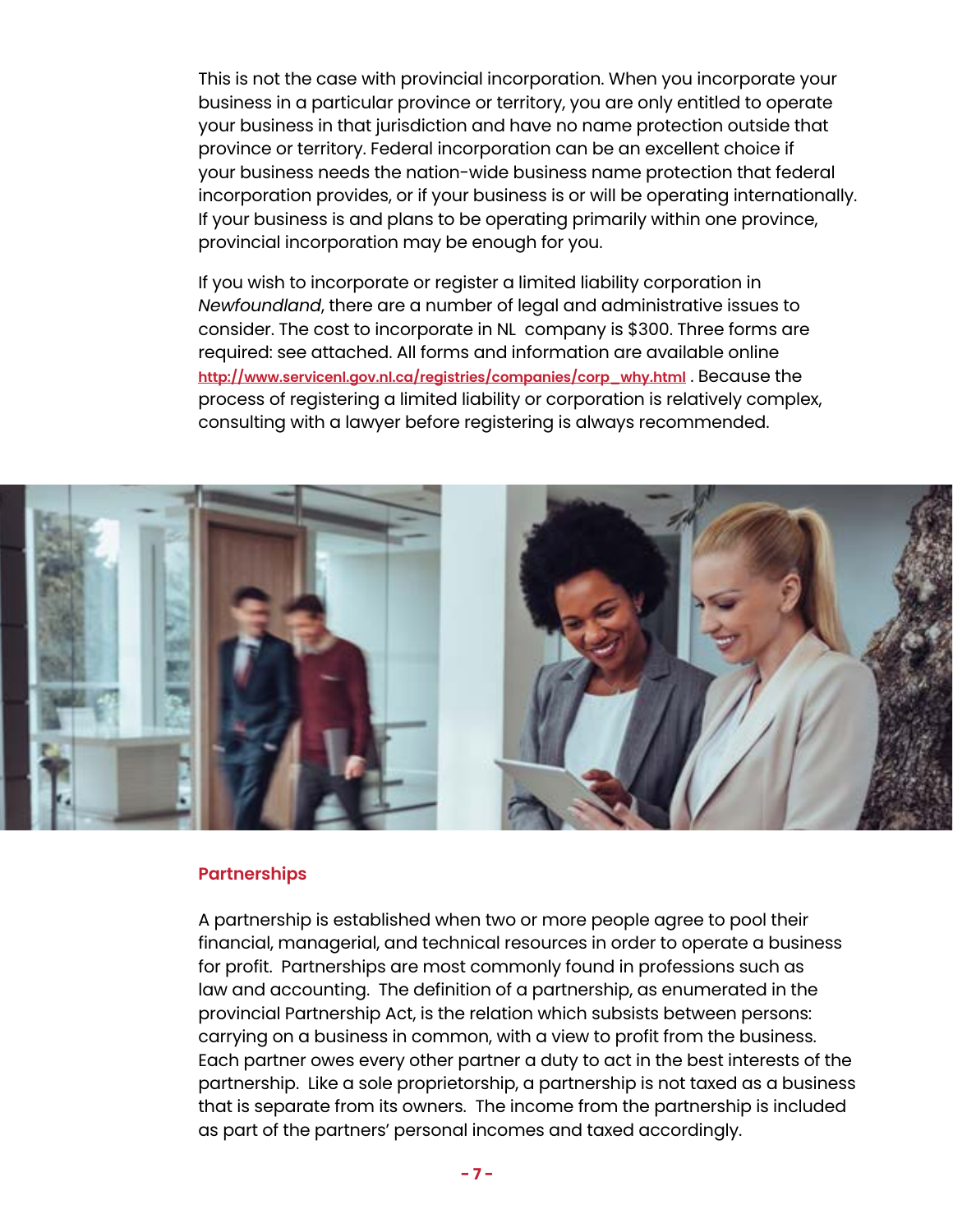**Creation of a Partnership -** Partnerships may be created either by agreement between the parties, or by the conduct of the parties. However, where a partnership is the desired form of business structure, it is recommended that the partners draw up a written Partnership Agreement. This can help greatly in the settlement of any disputes that may arise in connection with the business of the partnership.

# **Advantages of a partnership**

- •Because two or more people will be in business together, they can combine their finances in order to invest more than either could have done individually.
- A partnership will most likely be able to borrow more than a sole proprietorship because creditors will have the collateral of two or more people instead of only one to secure their lending.
- Partners can pool their talents so that each person can focus on his or her area of expertise in the business.

# **Disadvantages of a partnership**

- Like a sole proprietorship, partners in a partnership are also exposed to unlimited liability incurred by the business. However, unlike a sole proprietorship, each partner can legally bind every other partner. Each partner is jointly and severally liable for all partnership debts, so a partner can be held personally liable for any debts, obligations or wrongful acts of another partner.
- The partnership ends every time a partner leaves, unless provided for in a partnership agreement. In addition, a partner cannot simply withdraw his or her investment from the business. He or she must find someone (or another current partner) who is willing to buy into the partnership in order to replace the exiting partner, and this candidate must be acceptable to the remaining partners.
- Management decisions may be more complex and more difficult to make, particularly when disagreements among partners occur.
- A properly drawn partnership agreement may provide for a mechanism to resolve any decision-making problems.
- Start-up costs can be as high as, or even higher than, the cost of incorporating, once a properly drawn partnership agreement is taken into account.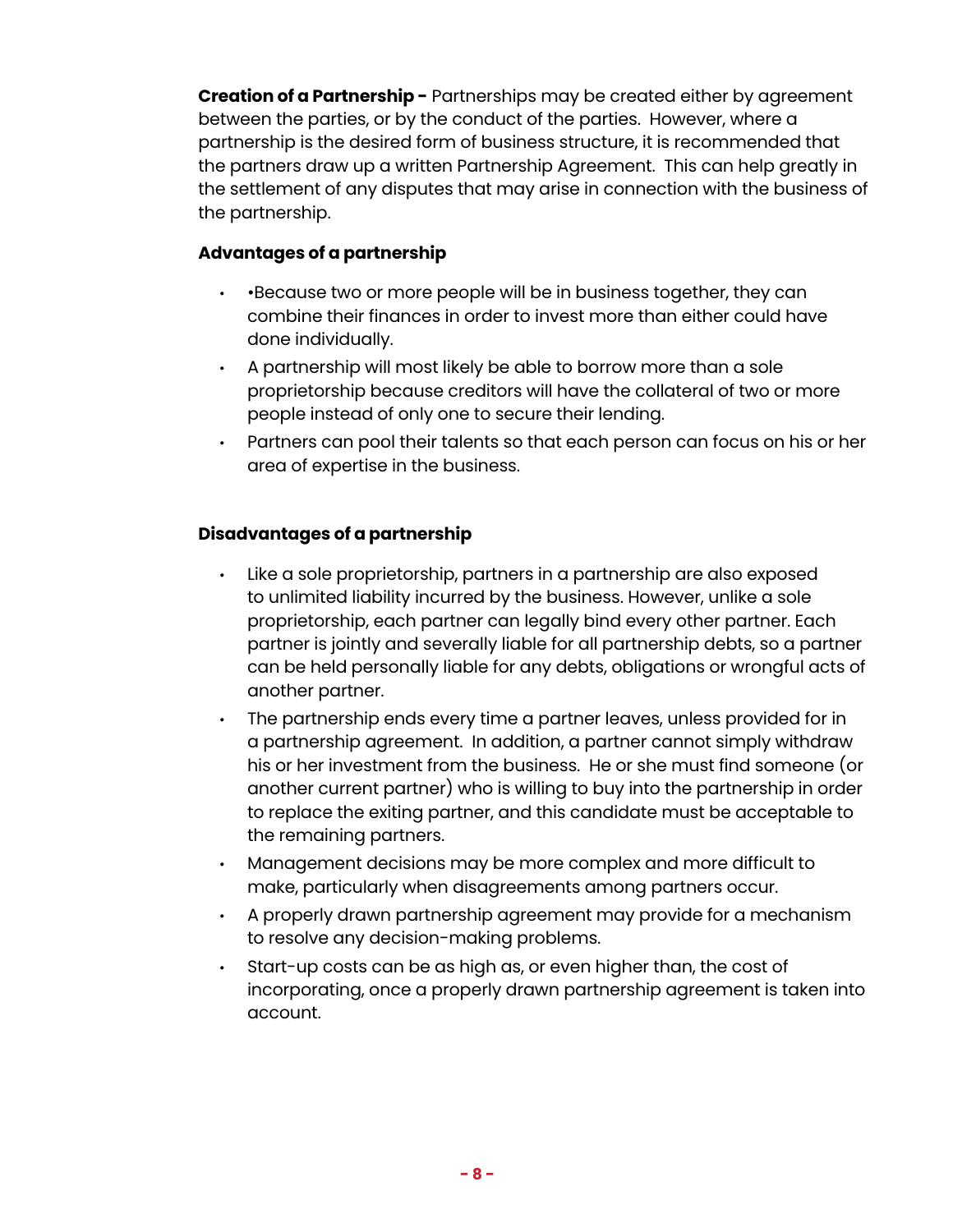

# **Limited Partnerships**

Limited Partnerships are a special form of partnership, often used where investors want the tax treatment that comes from a partnership relationship, without incurring personal liability for all of the partnership debts. When a limited partnership is formed, one of the partners (usually a corporation with no assets, formed and controlled by the promoter of the investment for this sole purpose) is designated as the "general partner" and all other investors are usually designated as "limited partners". The partnership agreement then makes the general partner responsible for managing the business of the partnership. The limited partners are simply "silent" investors with no say in the business activities of the partnership.

Any income earned by the limited partnership are directed to and taxed in the hands of the partners, and any losses incurred by the limited partnership are allotted amongst the partners and may become a deduction from the taxable income of such partners. A limited partner is restricted in their ability to deduct losses and in aggregate cannot deduct losses which exceed the amount they have invested. This restriction can be less than the amount invested if the partner bought their interest from a former partner and not the partnership. (The ability of a limited partner to deduct losses is restricted and professional tax advice should be received with respect to such restrictions). In the event the limited partnership is unable to meet its obligations, only the general partner will be liable for the debts of the partnership. The liability of a limited partner would be limited to the amount of capital the limited partner invested in the partnership. However, if the limited partner participates in the management of the partnership, that partner would lose his or her "limited liability" and may become liable for the debts of the partnership, the same as the general partner. Limited partnerships are used, for the most part, as a method for structuring tax driven investment ventures. If the investment is tax driven, the limited partnership may have to register with Revenue Canada as a tax shelter.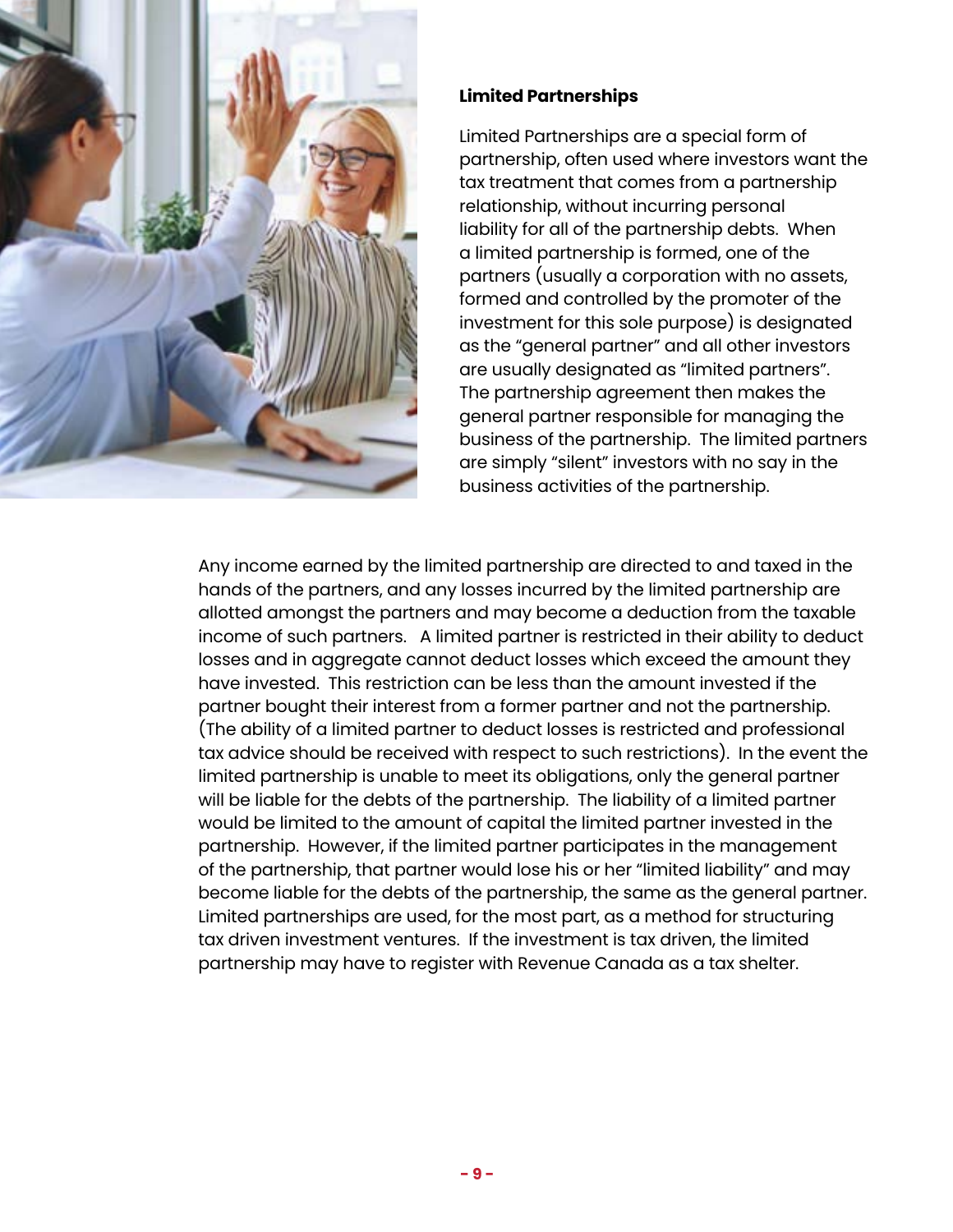# **Which type of business structure to use?**

Deciding which type of business structure to use can be difficult. Some questions to ask when choosing among various business structures include:

- How easy and costly is the form of business structure to organize?
- How much capital will the business need?
- How much capital will come from owners and how much debt financing will be needed?
- What are the tax implications of each business structure?
- How much personal involvement should the owners have in controlling and managing the business?
- How much risk and liability for the business should the owners assume?

# **Business Number (BN) registration**

# **<http://www.cra-arc.gc.ca/tx/bsnss/tpcs/bn-ne/menu-eng.html>**

The BN is a numbering system that simplifies and streamlines the way businesses deal with the federal government. It is based on the idea of one business, one number. Before you register, see Should you register for a GST/ HST account? The questionnaire at **[http://www.cra-arc.gc.ca/tx/bsnss/tpcs/gst-tps/](http://www.cra-arc.gc.ca/tx/bsnss/tpcs/gst-tps/rgstrng/rgstr/q1-eng.html) [rgstrng/rgstr/q1-eng.html](http://www.cra-arc.gc.ca/tx/bsnss/tpcs/gst-tps/rgstrng/rgstr/q1-eng.html)** will help you determine if you need to register for a GST/ HST program account. It will help you find out if you have to register (Mandatory registration) or if you can register (Voluntary registration). Also use our GST/ HST registration checklist to make sure you have the information you need to register for a GST/HST account.

Not all businesses require a BN and CRA program accounts. You only need a BN if you require any one of the following business accounts:

- GST/HST
- Payroll
- Corporate income tax
- Import/Export
- Others

If you decide to register for any one of them, you will receive a BN.

# **You have to register for GST/HST in the following cases:**

• You (resident or non-resident) provide taxable, including *zero-rated* goods or services in Canada in the course of carrying on business in Canada on a regular or continuing basis and your revenues **exceed \$30,000** (\$50,000 for public service bodies) in a **single** calendar quarter **or** in **four consecutive** calendar quarters